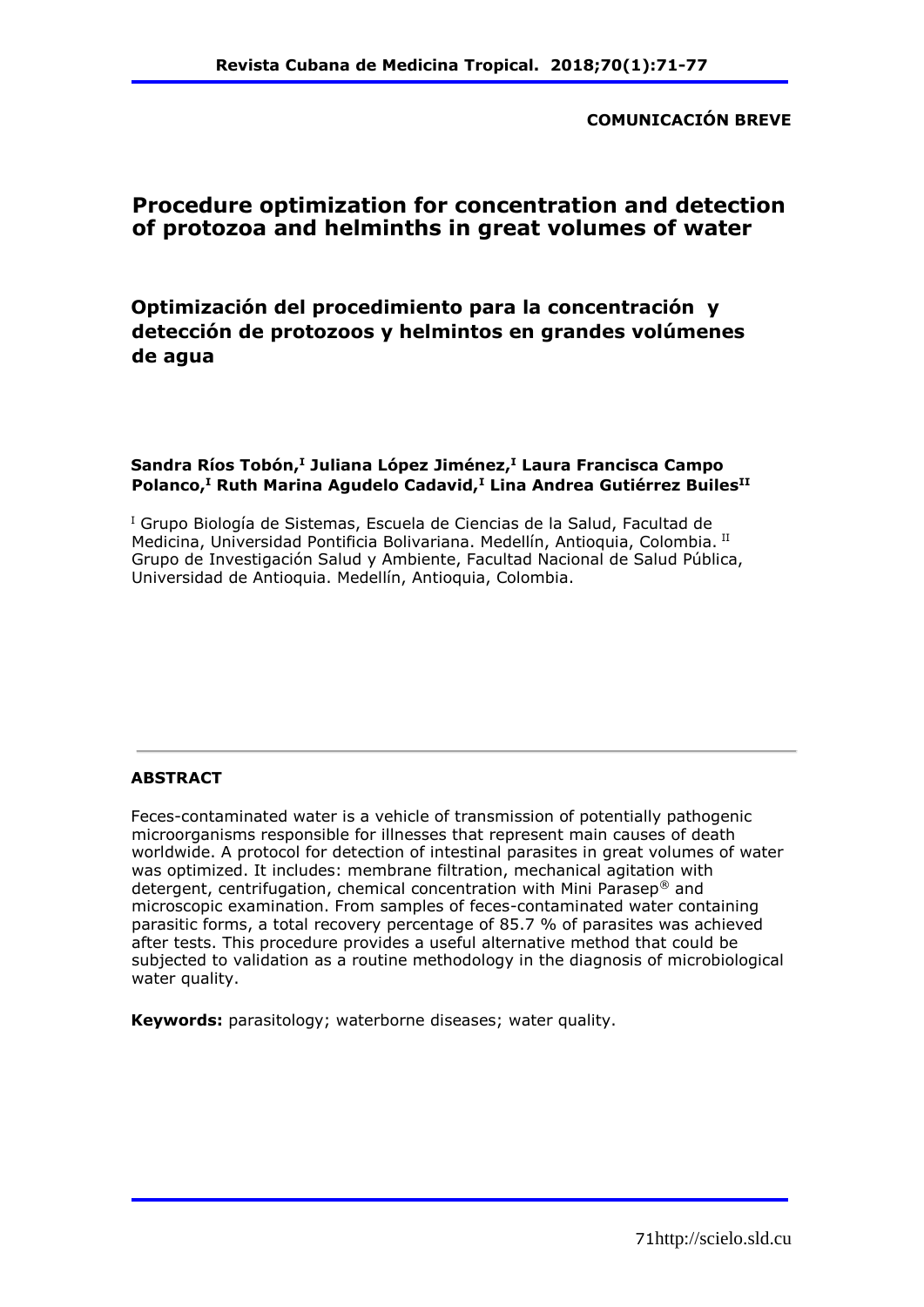#### **RESUMEN**

El agua contaminada con heces es un vehículo de transmisión de microorganismos potencialmente patógenos causantes de enfermedades que constituyen causas principales de muerte a nivel mundial. Se optimizó un protocolo para la detección de parásitos intestinales en grandes volúmenes de agua. Este incluye: filtración por membrana, agitación mecánica con detergente, centrifugación, concentración química con Mini Parasep® y examen microscópico. En muestras de agua contaminada con heces que contenían formas parasitarias, se obtuvo un porcentaje de recuperación total del 85.7 % de estas formas después de aplicar el protocolo. El procedimiento constituye un método alternativo que podría someterse a validación como metodología habitual para el diagnóstico de la calidad microbiológica del agua.

**Palabras clave:** parasitología; enfermedades transmitidas por el agua; calidad del agua.

Human or animal feces-contaminated water is a vehicle of transmission of potentially pathogenic microorganisms, responsible for illnesses that represent one of the main causes of death worldwide.<sup>1-3</sup> Drinking water safety is regulated by both national and international standards that aim for a reduction of the risks associated to its consumption,<sup>4</sup> being microorganisms, the most important aspect to be evaluated.<sup>1</sup>

At least 99 water-transmitted disease outbreaks reported worldwide as of 2010, were caused by parasites.2,3 *Cryptosporidium* spp., the main responsible organism, has caused the death of thousands of people, both in countries with deficiencies in drinking water quality surveillance programs, as well as countries with great quality standards. $3,4$  During the drinking water treatments, the parasitic forms through water transmission have a great survival capacity to different environmental elements and physicochemical treatments and disinfection, which allow them to persist and maintain their pathogenic capacity.4,5

The microbiological quality of water has been evaluated mainly through parasitic and bacterial-origin bioindicators, $6$  determining their presence is necessary for identifying the pathogens that put entire communities at risk.<sup>7</sup> Research of watertransmitted parasites has become more important in the last years, and the World Health Organization has suggested the creation of a protocol that includes their study in microbiologic water assessments.<sup>5</sup>

In order to detect parasites in great water volumes, it is necessary to concentrate them $8$  by using traditional reactants, instruments and specialized protocols.  $2,6,8-10$ Several different density gradient based methods have been described, which allow phase separation and the consequent shape recovery;<sup>4</sup> however, comparative studies have determined that these techniques have low specificity and propose finding more efficient alternatives in detection of the parasitic charge in drinking water.<sup>11</sup> A protocol for such optimization was developed in this work, which includes: membrane filtration, mechanic agitation with detergent, centrifugation and chemical concentration through Mini Parasep ® for detection of parasites in great water volumes.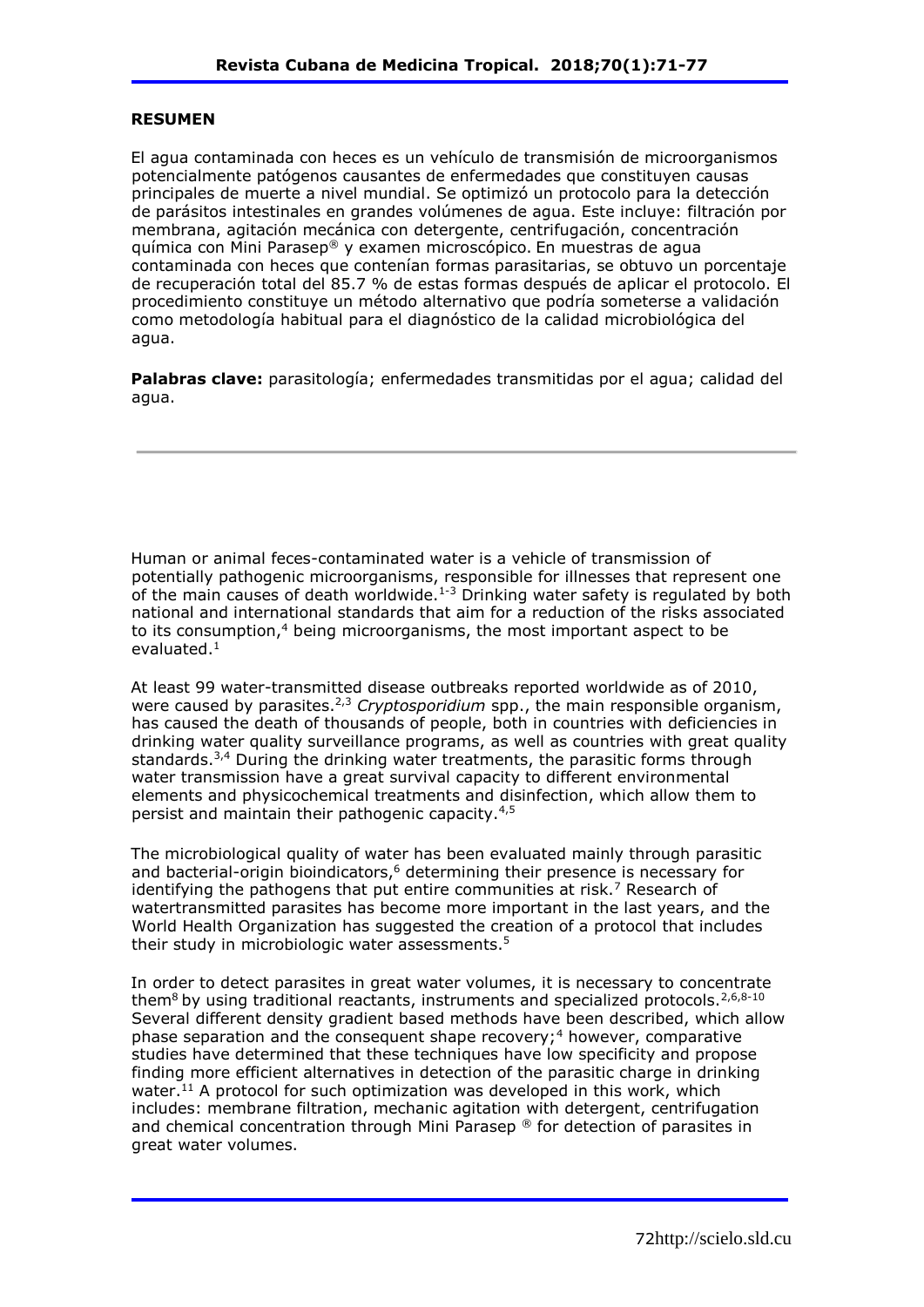The protocol evaluated in the present work (Fig.) and described below, was based on the instructions by *Pérez et al., Alarcon et al., Jara et al.,* and *Saens et al*. 4,6,11,12 using a water sample contaminated with parasitic forms of different nature (table).

*Step 1. Sample preparation:* Each liter of water Type I (ultra-pure water 18.2 MΩ.cm at 25 °C Synergy® Millipore system) was contaminated with 500 μL of the water contaminated sample (table). This procedure was performed three times followed by magnetic agitation for 10 min.

| Parasitic forms present in the<br>initial sample | Parasites recovered in<br>Step 4 | Parasites recovered in<br>Step 5 |
|--------------------------------------------------|----------------------------------|----------------------------------|
| Trichuris trichiura eggs                         |                                  | $+$                              |
| Complex Entamoeba cysts                          | $^{+}$                           | $+$                              |
| Giardia spp cysts.                               | ۰                                | $+$                              |
| Iodamoeba bütschlii cysts                        | $\pm$                            | Æ                                |
| Blastocystis spp.                                | $^{+}$                           | $+$                              |
| Hymenolepis nana eggs                            | ÷                                | $+$                              |
| Uncinarias eggs                                  | ۵                                | $+$                              |
| Balantidium coli cysts                           | $^{+}$                           | $+$                              |
| Balantidium coli trophozoites                    | э                                | E                                |
| Entamoeba hartmanni cysts                        | ÷                                | $^{+}$                           |
| Chilomastix mesnili cysts                        | ÷                                |                                  |
| Entamoeba coli cysts                             | $^{+}$                           | $+$                              |
| Endolimax nana cysts                             | Ŧ                                |                                  |
| Cryptosporidium spp. oocysts*                    |                                  | $\pm$                            |
| Recovery Percentage                              | 42.8 % (6/14)                    | 71.4 % (10/14)                   |

Table. Recovery of parasitic forms through the evaluated concentration protocol

-: no parasitic form recovery was achieved; +: parasitic form recovery achieved.

\* Parasitic form identified through modified Ziehl Neelsen and Field colorations.

*Step 2. Membrane filtration:* The membrane filtration method described by Pérez et al.  $4$  was implemented with the following modifications: the water sample volume was passed through membranes (0.45 µm, Millipore®), until reaching its saturation point; the filtered liquid was then refiltered using 0.2 µm (Millipore®) membranes until reaching its saturation point, thus guaranteeing filtration of all the water. *Step 3. Mechanic agitation with detergent:* Each 0.2 and 0.45 µm membrane used in the step above was cut with sterile scissors into 1 cm-wide segments. The segments corresponding to the three membranes were submerged in conical cubes containing 50 mL of Tween 80 at 0.1 % and agitated mechanically with vortex at 45 times gravity  $(xg)$ . This step was followed by agitation with a glass stirring rod until the saturation material detached from the membranes, which were then discarded using sterile tongs.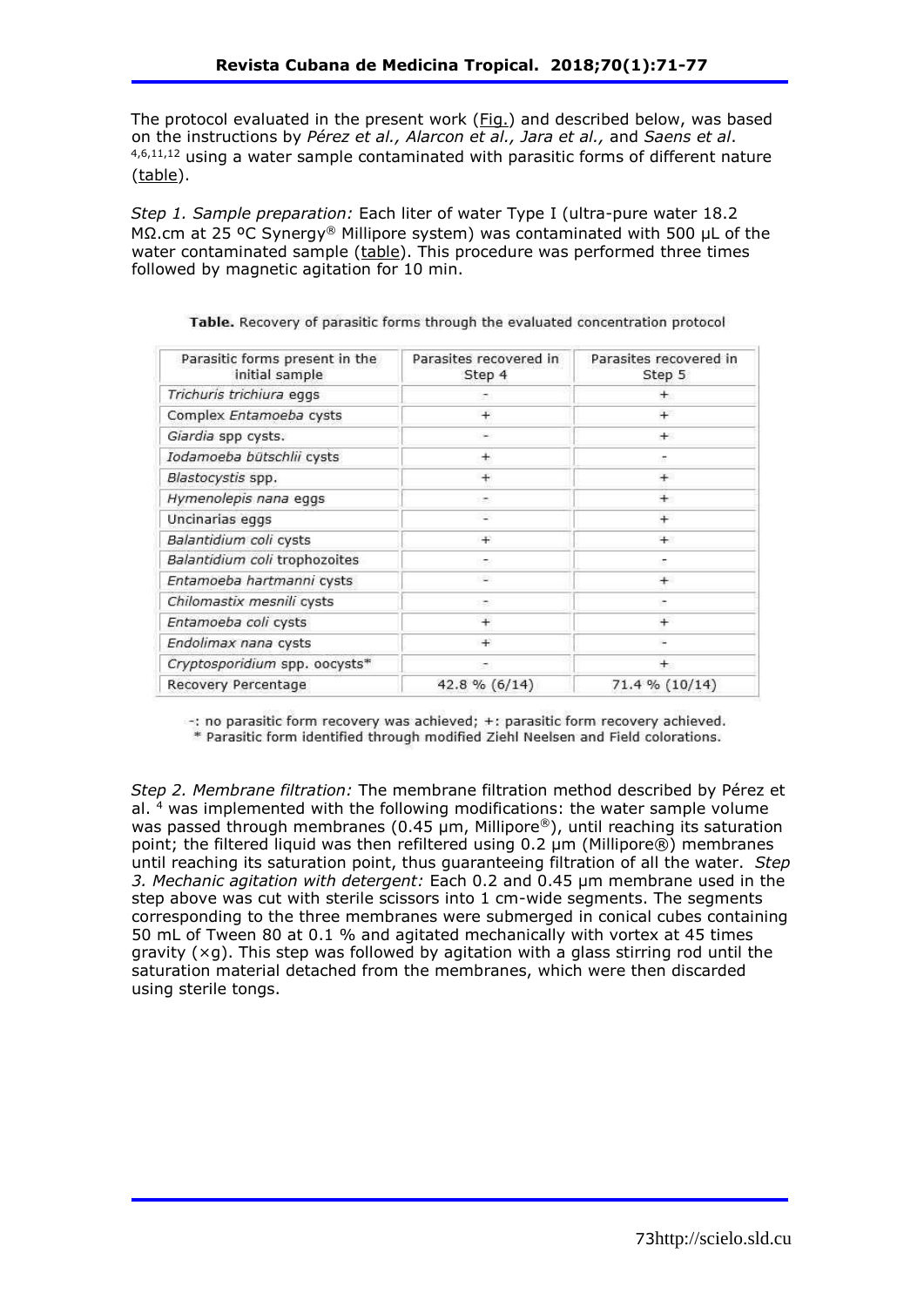

Step 1: sample preparation; Step 2: membrane filtration; Step 3: mechanical agitation with detergent; Step 4: centrifugation and direct microscopic evaluation; Step 5: mini Parasep® Solvent Free chemical concentration and microscopic evaluation.

Fig. Protocol of concentration and detection of parasitic forms in water samples.

*Step 4. Centrifugation and microscopic evaluation:* The tubes were centrifuged for 10 min at 3 000 rpm and the supernatant was discarded. The sediment was diluted in 500 µL NaCl at 0.85 %, submitted to vortex agitation and divided into two fractions: one for the wet- mount method, direct sediment reading and modified Ziehl Neelsen, (Merck KGaA, Darmstadt, Germany) and Field colorings (Químicos Albor, Bogotá, Colombia), and another one for the chemical concentration method.

*Step 5. Chemical concentration with Mini Parasep® Solvent Free and microscopic evaluation:* The density-based concentration process proposed by *Pérez et al.*, was replaced by the commercial Mini Parasep® Faecal Parasite Concentrator method, following the manufacturer's instructions of dry samples, using 500 µL of sediment in each tube. Microscopic evaluations of both the fresh sediment and through modified Ziehl Neelsen coloring as well as Field colorings were performed.

The concentration protocol used in the present work allowed for recovery of 85.7 % of parasitic forms in the initial contaminated sample, performing microscopic evaluation in two different moments (step 4 and step 5) (Fig.). This finding suggests that with the suggested optimization process, a high recovery percentage is achieved, notably increasing the possibility of parasites detection in great water volumes. The parasites recovered in Step 4 (table), corresponded to 42.8 % (6/14) of the total contained in the initial sample. In Step 5, a 71.4 % (10/14) recovery was achieved. However, the parasites recovered in both cases corresponded to 28.57 % (4/14) of the total parasites, which shows the importance of performing readings in both steps.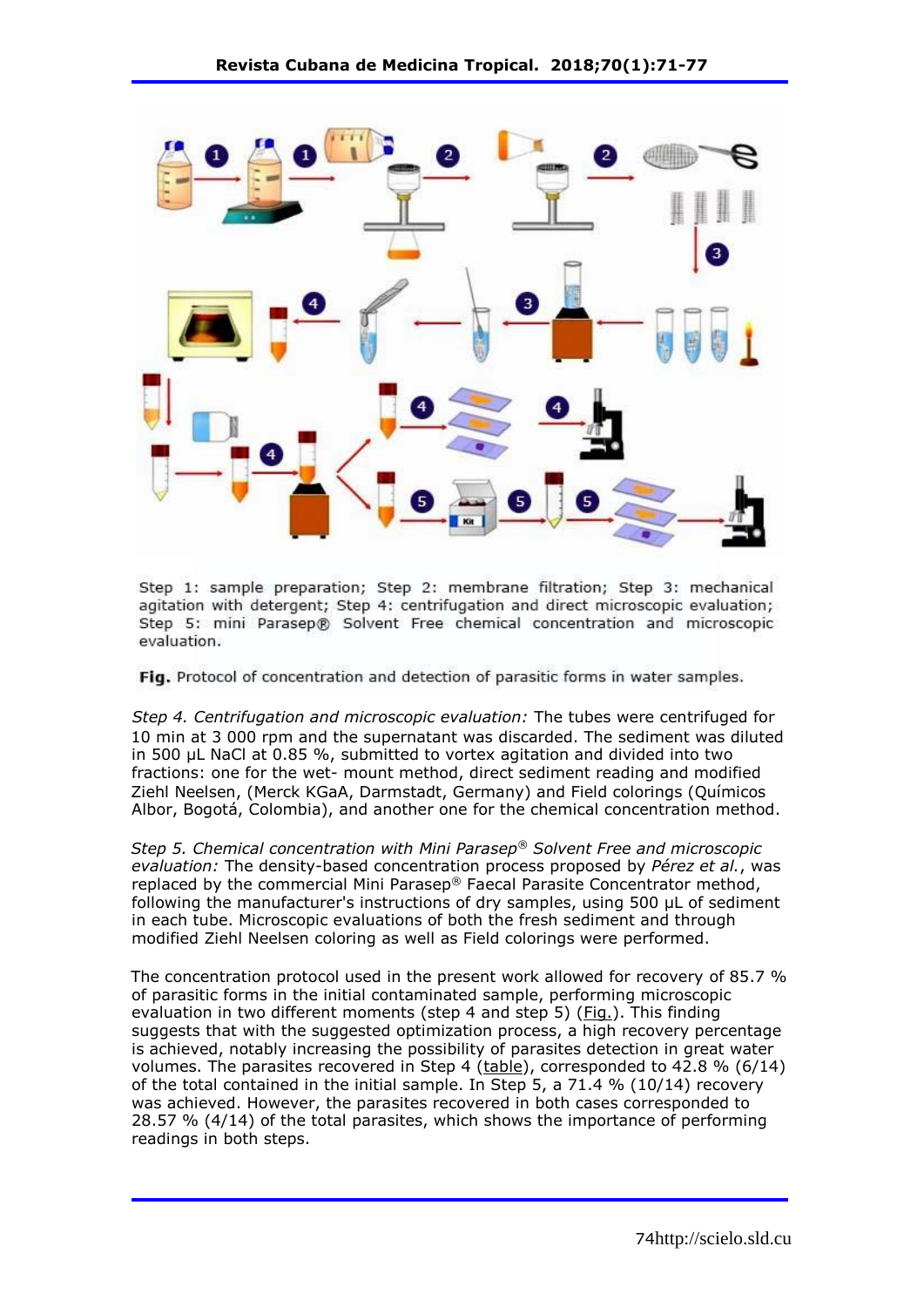*Chilomastix mesnili* cysts were not observed after the treatment. Nevertheless, since equally small or even smaller forms such as *Entamoeba hartmanni* y *Endolimax nana* were detected (6-8 μm), failure to recover small parasitic forms cannot be attributed to procedure limitations.

The lack of recovery of *Iodamoeba bütschlii* and *Endolimax nana* cysts in Step 5, evident also in Step 4, could be related to a low parasitic charge of these species in the initial sample, or to the sensitivity of the microscopic evaluation ─for *Iodamoeba bütschlii*, is 50 % and for *Endolimax nana*, 89 %.<sup>13</sup>

On the other hand, recovery of *Balantidium coli* trophozoites was not observed, as expected, given the fact that the mobile forms of these parasites are susceptible to degradation during concentration processes.<sup>14</sup>

The requirements of high cost technologies used for recovery of parasites from water samples has motivated the search of equally efficient and less costly methodologies. In this regard, the method integration attempted in the present work ─membrane filtration, mechanic agitation, centrifugation, chemical concentration, direct and by coloring microscopical exam— allowed the recovery of the greatest amount of parasitic forms present in water, with methodologies that do not require major investments.

The chemical concentration process was fast and favored the optimization of laboratory resources. It also increased the probability of detection of parasitic forms, achieving separation of big particles that otherwise could sediment in the conical tube during centrifugation. The sensitivity of this kit has been previously described, for eggs and helminths larvae, protozoa cysts and oocysts such as: *Hypmenolepis nana*,*Schistosoma mansoni*, *Ancylostoma* spp., *Strongyloides stercoralis*, *Ascaris lumbricoides*, *Entamoeba coli*, *Giardia lamblia*, complex *Entamoeba*, among others.<sup>12</sup> The use of modified Ziehl Neelsen and Field colorings allowed the visualization of acid-alcohol resistant parasitic forms (*Cryptosporidium* spp oocysts) and the staining of nucleic acids, increasing the morphologic definition and the valuation of diagnostic characteristics of specie.<sup>15</sup>

The procedure evaluated in the present work suggests an alternative and reliable tool for concentrating and detecting parasitic forms in the monitoring of drinking and non-drinking water. It is particularly optimal to be applied in developing countries where resources are scarce, in areas without access to specialized laboratories, where monitoring of drinking water is necessary to avoid spreading of waterborne diseases.

## **Conflict of interest**

This document was prepared and revised with the participation of all the authors above mentioned, who hereby declare no conflict of interests that puts at risk the validity of the information here presented.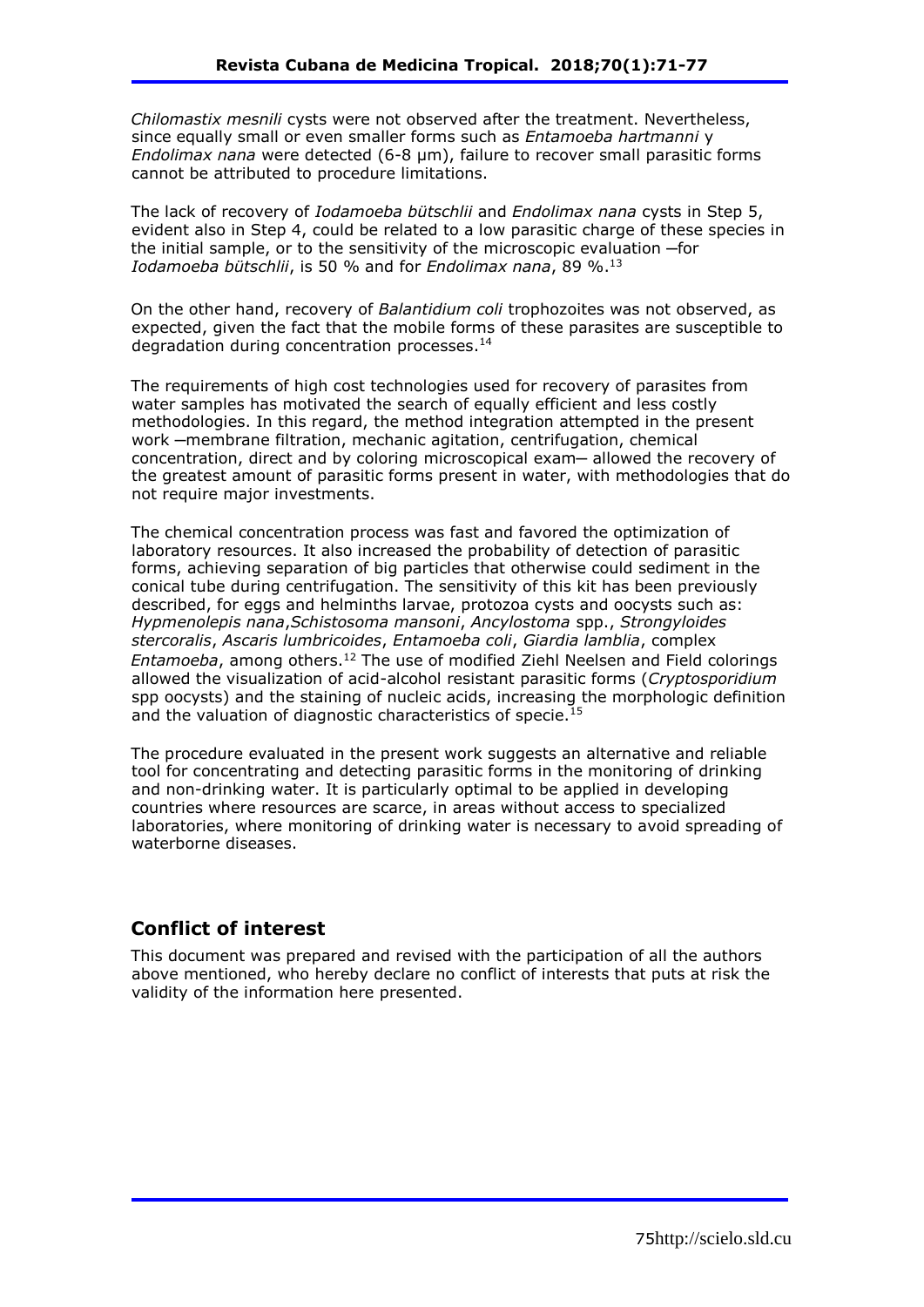### **Financial support**

Centro de Investigaciones para el Desarrollo y la Innovación -CIDI, Universidad Pontificia Bolivariana (Project number 251B08/14-65).

Fondo de Apoyo Docente de la Facultad Nacional de Salud Pública, Universidad de Antioquia (record number INV 444-13).

# **BIBLIOGRAPHIC REFERENCES**

1. Fawell J, Nieuwenhuijsen MJ. Contaminants in drinking water. Br Med Bull. 2003;68(1):199-208.

2. UNICEF - Agua, saneamiento e higiene - Common water and sanitationrelated diseases. 2013 [cited 2016 Oct 10]. Available from: http://www.unicef.org/spanish/wash/index\_wes\_related.html

3. Baldursson S, Karanis P. Waterborne transmission of protozoan parasites: review of worldwide outbreaks - an update 2004-2010. Water Res. 2011;45(20):6603-14.

4. Pérez-Cordón G, Rosales MJ, Valdez RA, Vargas-Vásquez F, Córdova O. Detección de parásitos intestinales en agua y alimentos de Trujillo, Perú. Rev Peru Med Exp Salud Pública. Instituto Nacional de Salud. 2008;25(1):144-8.

5. Organización Mundial de la Salud. Guías para la calidad del agua potable 3ra. ed. Ginebra, Suiza: OMS; 2006 [citado 15 Jul 2016]. Available from: http://www.apps.who.int/water\_sanitation\_health/dwq/gdwq3\_es\_fulll\_lowsres.pdf  $?ua=1$ 

6. Alarcón MA, Beltrán M, Cárdenas ML, Campos MC. Recuento y determinación de viabilidad de *Giardia* spp. y *Cryptosporidium* spp. en aguas potables y residuales en la cuenca alta del río Bogotá. Biomédica. 2005;25(3):353-65.

7. Vásquez G, Castro G, González I, Pérez R, Castro T. Bioindicadores como herramientas para determinar la calidad del agua. ContactoS. 2006;(60):41-8.

8. Lora-Suarez F, Rivera R, Triviño Valencia J, Gómez Marín JE. Detection of protozoa in water samples by formalin/ether concentration method. Water Res. 2016;100(1):377-81.

9. Menocal L, Caraballo Y. Importancia de la vigilancia sanitaria de los parásitos en la calidad del agua, según su uso. Rev Cubana Hig Epidemiol. 2014;52(2):196- 209.

10. Betancourt WQ, Rose JB. Drinking water treatment processes for removal of Cryptosporidium and Giardia. Vet Parasitol. 2004;126(1-2):219-34.

11. Jara CA, Minchón Medina CA, Zárate Asmat C. Comparación de las técnicas de Willis y de Sheather para el diagnóstico coproparasitoscópico. Rev Rebiol. 2007;1(1):1-6.

12. Saez AC, Manser MM, Andrews N, Chiodini PL. Comparison between the Midi Parasep and Midi Parasep Solvent Free (SF) faecal parasite concentrators. J Clin Pathol. 2011;64(10):901-4.